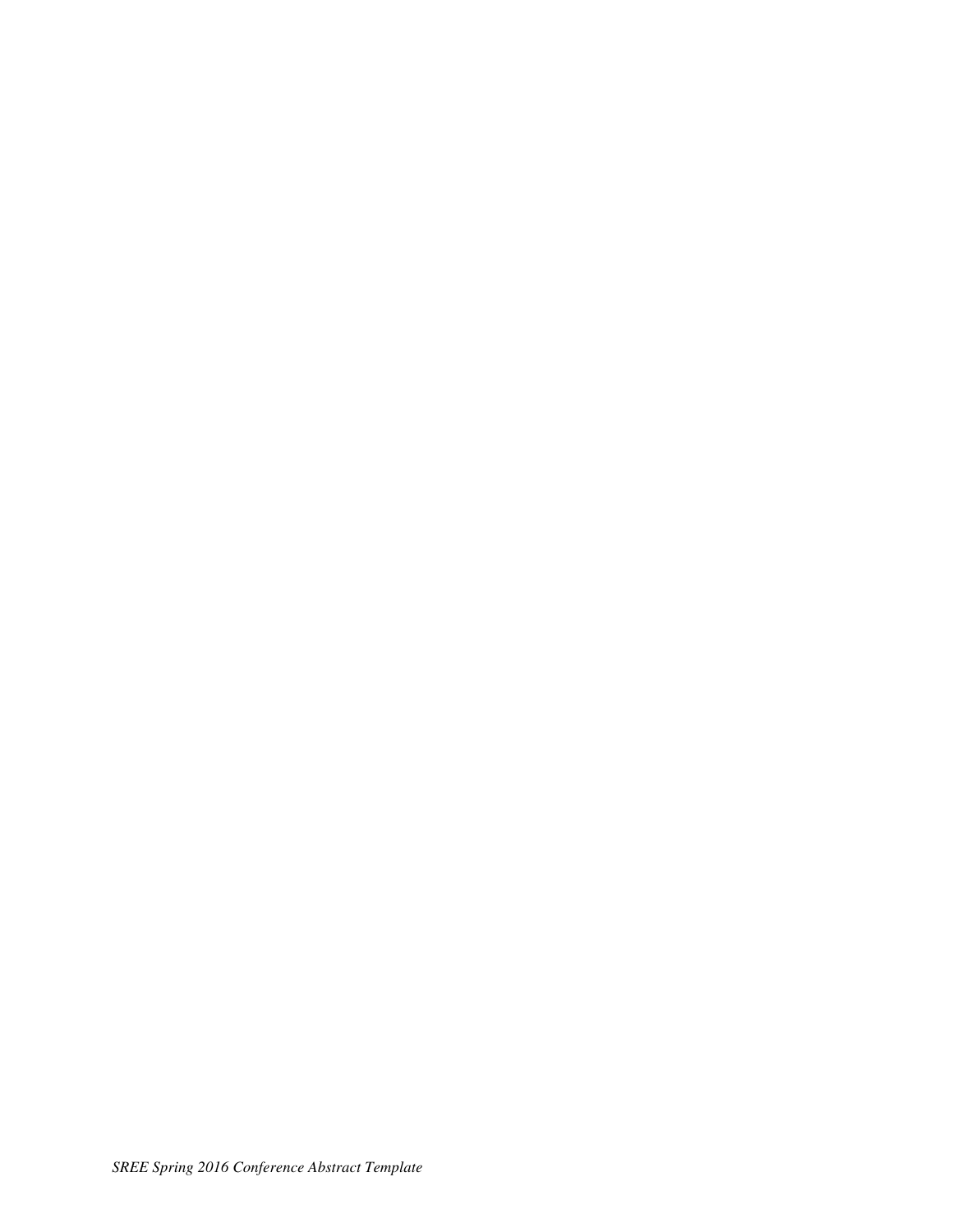#### **Abstract Body**

*Limit 4 pages single-spaced.* 

#### **Background / Context:**

Life is powered by the basic processes of biological energy transfer. These processes include: 1) *photosynthesis* (PS) by which "food" and oxygen for most living things is made and 2) c*ellular respiration* (CR) by which some energy is transferred from them to ATP. ATP is the chemical energy currency used by all living things to power the activities we call "life."

 Decades of research have documented student confusion regarding biological energy transfer, which has been identified as a cross-cutting concept and educational priority in multiple policy documents (NRC, 2012; NGSS, 2013; DOE, 2014). Recently, Andy Anderson's group reported that only 10% of high school students became committed after instruction to tracing matter and energy in carbon-transforming processes (Jin and Anderson, 2012). However, we fear a new 'tracing tool' developed to remedy this situation (Dauer et al., 2014) will create difficulties when students attempt to transfer their understanding of energy to other disciplines. As specified by the Next Generation Science Standards for PS and CR, this tool scaffolds declarative knowledge of conservation of matter and energy with no rationale for *why* or *how* this occurs in living things. In addition, the tool's use of twist ties on 'bonds' of carbon compounds to indicate 'energy' appears to support multiple misconceptions including: energy is separate from the interactions of matter (Quinn, 2014), energy exists alone in a fuel, and that energy is found in bonds. That last idea makes it difficult for chemistry students to learn that energy must be *added* to break *all* bonds (Cooper and Klymkowsky, 2013). Our biological energy transfer pedagogy also uses models, but it provides a rationale for both *why* and *how* this occurs, which should encourage the belief that life depends upon physical laws (Barak, 1997, 1999). Here we report significant long-term effects of this approach upon student learning and briefly introduce how it is uniquely positioned to support a coherent presentation of energy across disciplines. **Purpose / Objective / Research Question / Focus of Study:**

The SUN approach to biological energy transfer education is fundamentally different from past practices that trace chemical and energy inputs and outputs. The SUN approach uses a hydrogen fuel cell to convince learners that electrons can move from one substance to another based on differential attraction. With a hydrogen fuel cell, learners can see a propeller turning when only hydrogen and oxygen gases are present. The movement of electrons from the hydrogen fuel to the oxygen acceptor is supported with an animation of the invisible electron transfer and resultant products made. Living things run on microscopic fuel cells called mitochondria where the electron donor is food and the ultimate acceptor is oxygen. The SUN Project scaffolds understanding of this process with physical and digital manipulatives. Students configure nested trays with moveable components so as to enact the salient processes that transfer matter and energy in the mitochondrion. Energy is harvested not in the turning of propellers, but in the eventual rotation of a nanomachine that produces a chemical essential for life called ATP. SUN scaffolds include a mechanically manipulated replica with supporting animations. Food making in chloroplasts depends upon light to initiate electron movement. The materials show that many of the intervening processes mimic those in the mitochondrion.

The purpose of this cluster, randomized controlled trial (RCT) was to determine the *longterm* efficacy of the SUN Project intervention on student understanding regarding *why* and *how* CR and PS occur. Students participated in regular biology classes within schools randomly assigned to either the treatment (T) or control (C) condition. At the same time the achievement of a small group of AP biology students who did not use the SUN materials provided another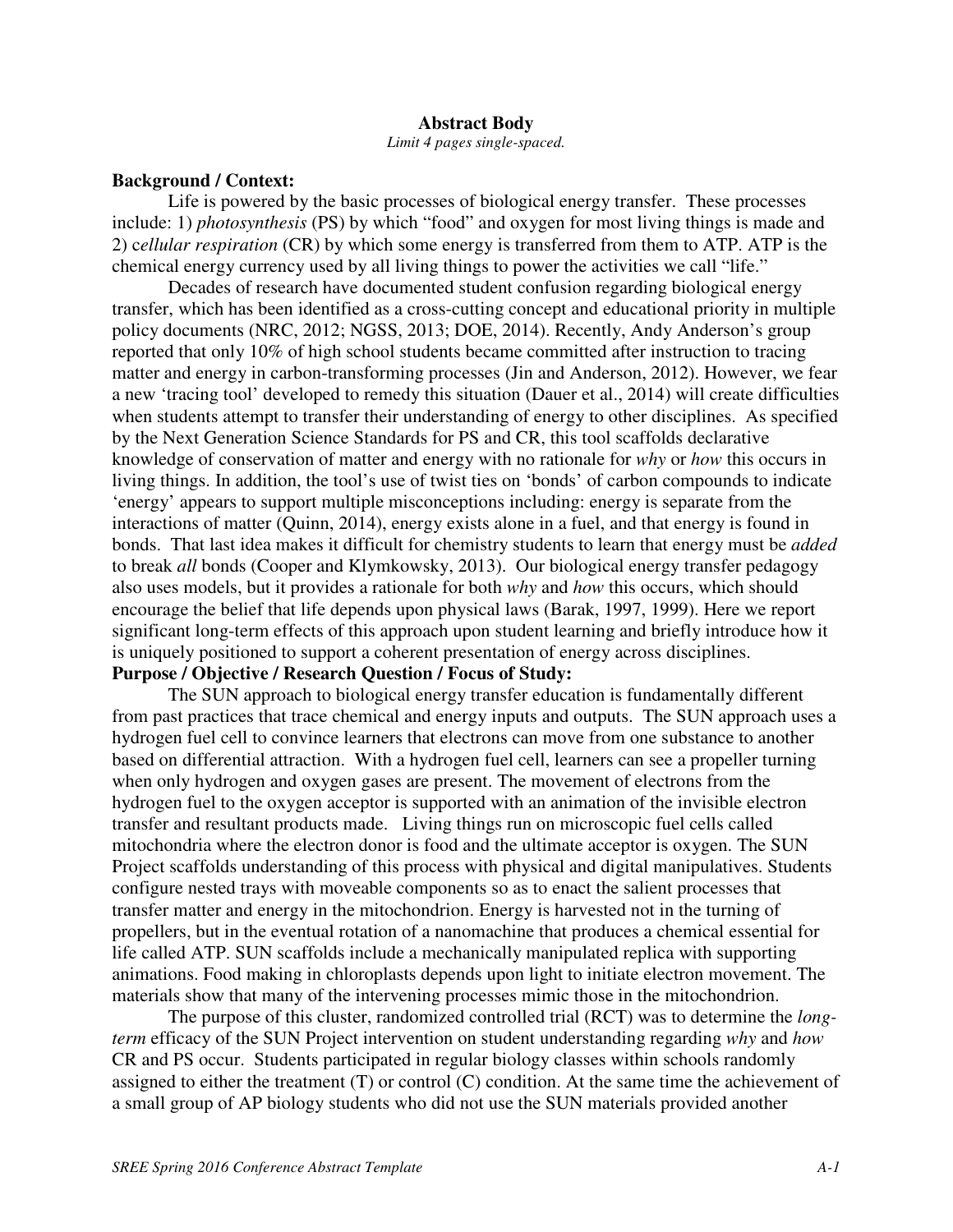meaningful context for interpreting outcomes. The research questions (RQ) of this project asked during the first year were:

- *RQ1*. Does the SUN Project significantly impact long-term student learning?
- *RQ2*. Does the SUN Project significantly impact student confidence in their understanding?
- *RQ3*. What variables moderate student outcomes?
- *RQ4*. How much do SUN vs. Control students value their instructional materials?
- *RQ5*. How do the outcomes of treatment students compare to that of a small group of AP biology students who are not using the SUN materials?

## **Setting:**

This cluster RCT was conducted for one year in primarily Wisconsin high schools. About half of the schools were rural while  $\sim 30\%$  of the schools had  $\langle 80\%$  white population. The AP group also included rural/non-rural and ethnically varied schools. Only one teacher participated from each school with two exceptions: there were two similar "urban" schools that each contained two participating teachers with one school assigned to each group (T and C). **Population / Participants / Subjects:**

Approximately 24% of assigned teachers declined participation before the study began. (Please see "Results" for evidence of initial T and C equivalence nonetheless.) Once begun, the subjects were 779 high school students in one regular biology class of each of 38 participating teachers. Because one control class was excluded for a pretest administration error, 19 treatment and 18 control teachers with 770 students ultimately participated. Schools were matched by high school freshman class size and ethnic makeup before random assignment. Because all except two schools fielded one regular biology teacher, randomization was essentially by teacher. To minimize bias toward high achievers, teachers designated which class would participate prior to the start of the school year. Seven AP biology teachers with 115 students provided another type of comparison. While not part of the RCT, they provided some meaning to any gains achieved. **Intervention / Program / Practice:**

Treatment group teachers attended the summer SUN workshop for two weeks during which they significantly improved both their knowledge and self-efficacy with very large effect sizes, even one year later (Batiza et al, 2013). During the workshop, the teachers became familiar with these materials and revised their curricula for the coming year, incorporating only what they found valuable. *All* teachers deposited implementation data online every two months and were supported with regional meetings twice a year. In the classes of treatment and control group teachers as well as in the classes of a small group of AP biology teachers, tests (that teachers were asked not to examine) were administered at the beginning and end of the year. Project staff visited each classroom in order to collect student evaluations of teaching materials used and to provide support. Control teachers and AP biology teachers attended the workshop at the end of the year as compensation. Data was collected for another year when all were using the SUN materials, but this paper deals only with the first year, which constituted the cluster, RCT. **Research Design:**

During the first year, a cluster, RCT was conducted regarding the effectiveness of the SUN curriculum vs. 'business as usual controls." The small AP group served as an additional comparison group to help determine the meaning of outcomes. The pre/post assessments included both a multiple choice (MC) assessment on CR and PS and a drawing with explanation assessment regarding CR. Table 1 shows the MC post assessment core understandings mapped to the Bloom's Taxonomy level of the 20 items (Please insert Table 1). The 7 core concepts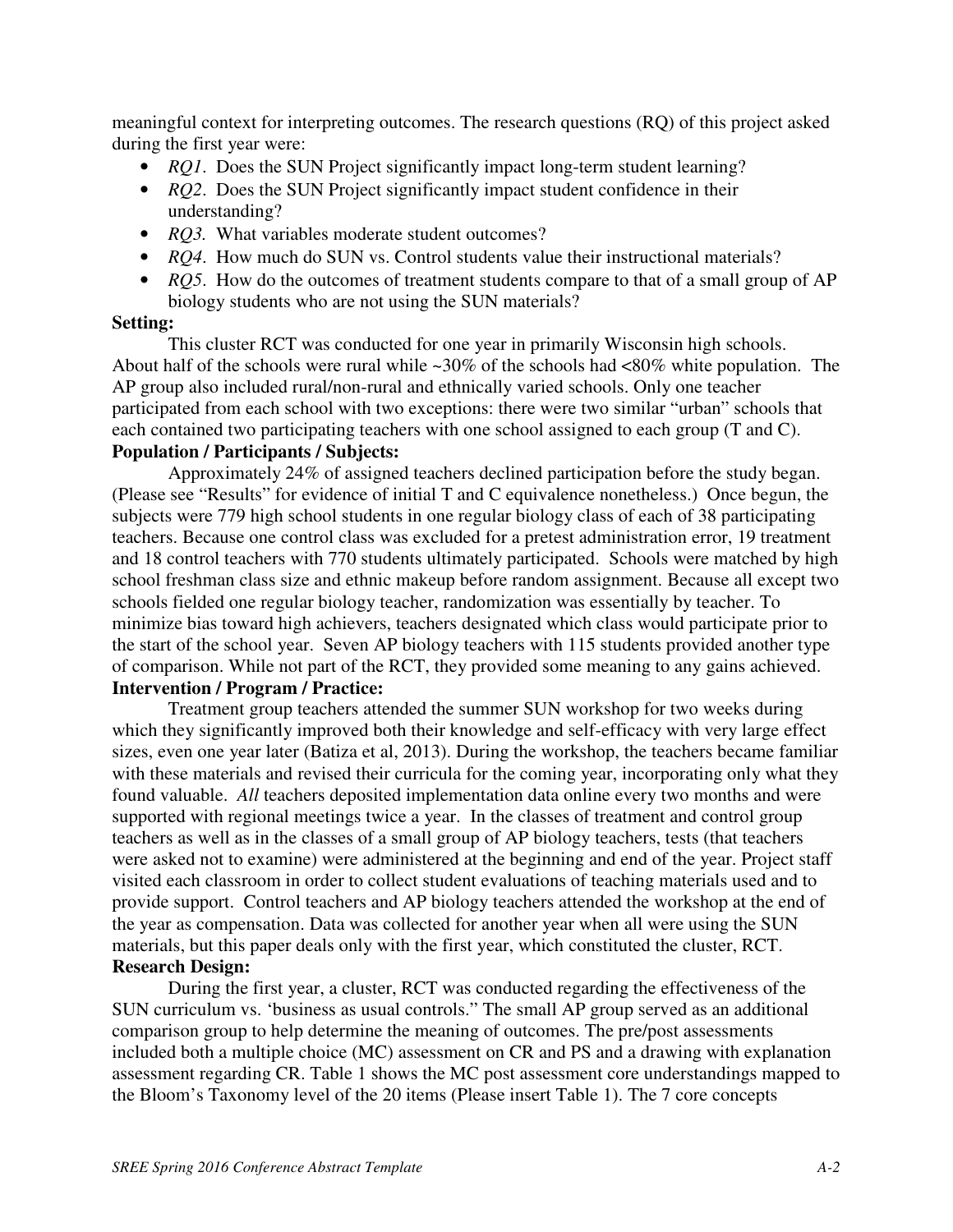addressed CR and PS and their comparison to each other and to a hydrogen fuel cell. Item analysis indicated high validity and difficulty; 35% of items required higher level thinking skills. **Data Collection and Analysis:**

Pre and post student data was collected unexamined by the teacher and mailed to the PI. Data was coded into SPSS files by undergraduate and graduate assistants overseen by the lead evaluator. HLM analysis was conducted by HLM an expert with SAS PROC MIXED. **Findings / Results:** (please insert Table 2 here)

*Descriptive statistics.* Based on the 770 participating regular biology and 115 AP students (excluding the 9 non-participants as above), missing variables varied between 3% and 13%. See Table 2 for the computed means and standard deviations of the variables broken down by treatment. Table 2 shows the treatment and control groups were initially equivalent in terms of previous GPA, multiple choice (MC1) and drawing (DR1) content assessments, confidence in their answers (CNF1), and gender distribution (Please insert Table 2). Similarly, treatment and control group teachers had equivalent prior knowledge and self-efficacy (Batiza et al., 2013). Correlations among the variables of analysis are presented in Table 3. (Please insert Table 3.)

*RQ1 & 2: Does the SUN Project significantly impact student learning about CR and PS, and confidence in responses?* Because students were nested within teachers, hierarchical linear models (HLM) were used to test the treatment effect (Model 1, Table 4). (Please insert Table 4.) The dependent variables of the HLM analyses were (1) students' post multiple choice scores based on 20 items, (2) students' post drawing scores, and (3) students' post confidence scores. The control variables were the pre-scores<sup>\*</sup>, GPA, gender, and days elapsed between the end of instruction\* and the assessment. Because the data were not missing completely at random, we used Multiple Imputation to deal with the missing data (Enders, 2010).

The results in Table 5 show that students in the SUN group achieved significantly higher than Controls on post multiple choice scores ( $\gamma_{01}$  = 1.31, p<.001, effect size = 0.55), drawing scores ( $\gamma_{01}$  = 1.19, p< .001, effect size =0.70), and confidence ( $\gamma_{01}$  = 7.37, p< .001, effect size =0.62), controlling for pre-test scores, GPA, gender, and days elapsed (See Table 5 for all the other parameter estimates in the model). (Please insert Table 5) In general, GPA had a positive relationship with the outcome variables and days elapsed had a negative relationship with the outcome variables. Pre-test scores had a significant positive effect only on the post-test scores of multiple choice and confidence. Males had significantly higher scores than females on the multiple choice assessment and more confidence in their responses.

*RQ3: Is the impact of SUN Project moderated by students' GPA and gender?* Model 2 in Table 4 was used to test these interaction effects. Only GPA significantly moderated the treatment effect on student drawing and multiple choice scores. The treatment effect was greater for students with higher GPA. More specifically, as GPA increased by 1 point, the treatment effect increased by 0.61 on multiple choice and 0.86 on drawing.

*RQ4: Do SUN students value their instructional materials more than controls?* Students were asked to rate their learning materials in terms of effectiveness on a 0 to 4 point scale. A score of '4' represented 'extremely useful' perceived effectiveness. Individual students' ratings were aggregated at the class level. A one-way ANOVA was conducted to test if there were significant differences in class mean values among SUN, Control, and AP classes. The mean

 $\overline{a}$ 

<sup>\*</sup> The pre-scores for multiple choice questions are based on 15 items.

<sup>\*</sup> End of instruction was defined as end of unit instruction. Teachers were asked not to review before posttest administration at the end of the year.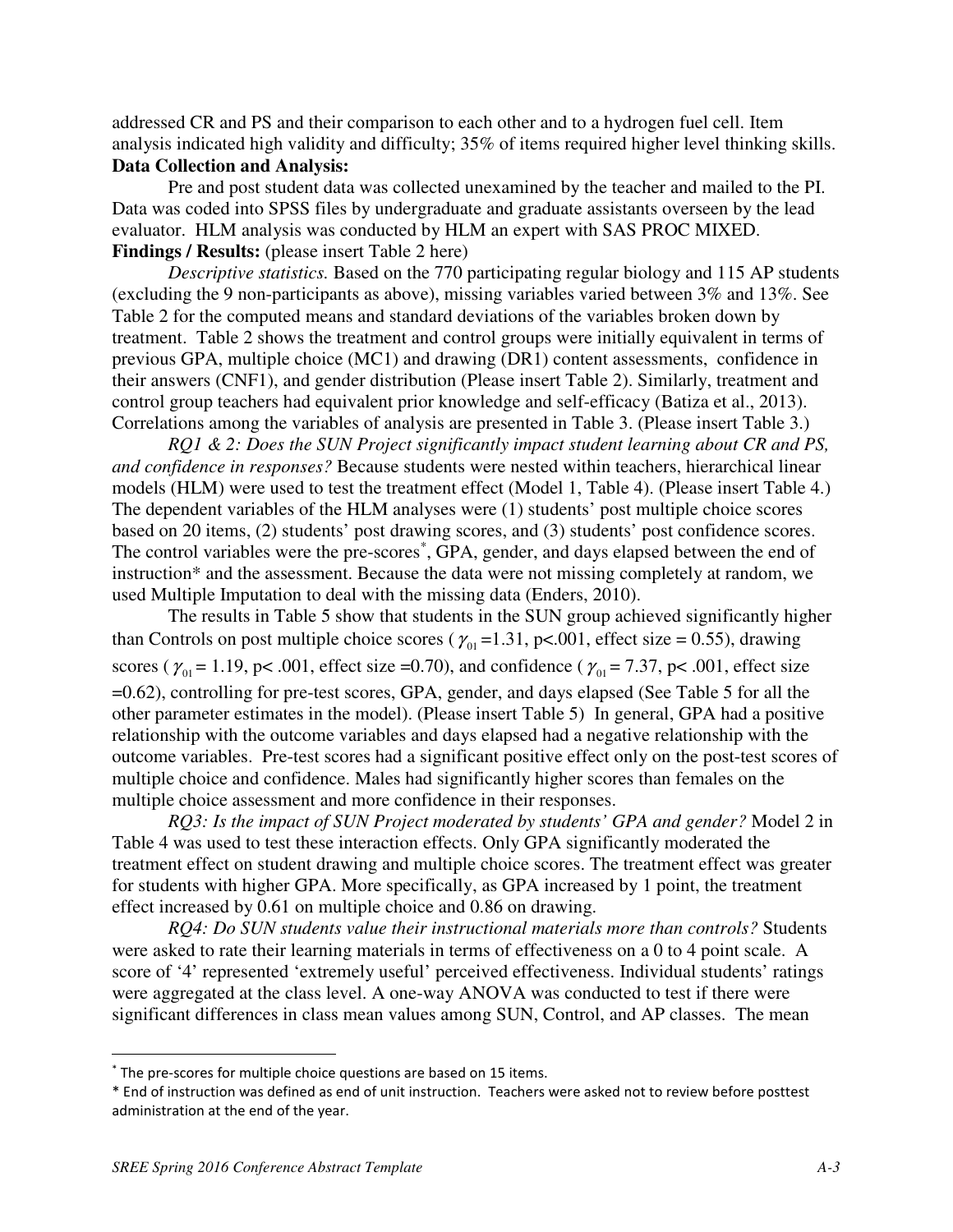ratings for SUN, Control, and AP classes were  $2.36$  (n=19, SD=0.30),  $2.11$  (n=18, SD=0.26), and 2.41 (n=7, SD=0.33), respectively. There was a significant difference among the means [F(2,41)=4.21, p=0.022]. The Tukey post hoc pairwise comparisons showed that SUN students rated their materials significantly higher than did Controls by 0.26 points (p=0.037).

*RQ5 Comparison of SUN and Control vs. non-SUN AP.* To better interpret the treatment effect, we further compared SUN and Control with AP students (See Tables 2 and 6) (Please insert Table 6). Controlling for gender, GPA, pre-test scores, and days elapsed, SUN was not significantly different from AP on the MC exam  $(p=0.06)$  or confidence in responses  $(p=0.44)$ . However, SUN was 1.01 points higher than AP on drawing on average (p<.05). Conversely, the Control group was significantly lower than AP by 1.47 points on the MC exam ( $p<05$ ), but not significantly different from AP on the drawing assessment ( $p=44$ ) or in confidence ( $p=33$ ).

For the drawing assessment, students were asked, *"Draw what occurs in the mitochondrion during CELLULAR RESPIRATION. Show what happens because of moving electrons. Label your drawing. Explain your drawing in the box below."* (For a Treatment response please see Figure 1.) (Please insert Figure 1.) Each drawing was graded by three graders with a 19-item rubric of >.90 inter-rater reliability. When examining the percent correct, the difference between the SUN and Control responses is striking (Figure 2) as is the similarity of SUN and AP (Figure 3). (Please insert Figures 2 and 3.) The end product of CR (ATP, item 19) was indicated by only 10% of controls, while 28% of SUN and 41% of the AP group did so. Other items best achieved by the SUN group (Criteria 4, 5 and 10, Figure 2), reflect salient structures in the mitochondrion (pumps and the synthase) and the path of electrons that map to the manipulatives used. As found earlier by Jin and Anderson (2012), none of the groups tracked matter well in terms of reactants and products (Criteria 6 and 7, Figures 2 and 3). **Conclusions:**

These results of a cluster, RCT demonstrate that the SUN intervention allows regular biology students to significantly increase their long-term (>2.5 months after instruction on average) conceptual understanding of CR and PS relative to Controls with a moderate effect size of 0.55 on the MC exam and a large effect size of .70 on a drawing assessment. The SUN approach is value added since SUN students either achieved like AP biology students or surpassed them (See Table 6) when significant variables were controlled. Notably the SUN students valued their curricular materials more than Controls. However no group tracked matter well (See Criteria 6 and 7 in Figures 2 and 3). There is a long history of the inability of both teachers and students to learn about biological energy transfer (discussed in Batiza et al., 2013). The SUN approach has broken this pattern for teachers (Batiza et al., 2013) and here shows moderate and large *long-term* effects on student learning. It is interesting that the SUN approach allows students to think about, discuss, and demonstrate mechanism using physical models. Pedagogies that largely depend upon teacher or 'textbook correctness' (Russ et al., 2008) include the failed strategies largely those used by the controls during this study. Although we did not initiate this study with a concern for the treatment of energy across disciplines, it appears that the SUN approach is uniquely positioned to allow for a mechanistic treatment. The SUN tools evoke simplistic but fundamental interactions such as 'like charges repel and opposites attract' to help explain *why* these processes occur. Similar interactions drive some energy transfer processes in chemistry and physics. The fact that fundamental interactions drive energy transfer is one of four concepts *that make it evident that the meaning of energy is equivalent across disciplines.* Therefore this presentation will include reflections on how these unifying concepts could guide development of coherent energy curricula across HS biology, chemistry and physics.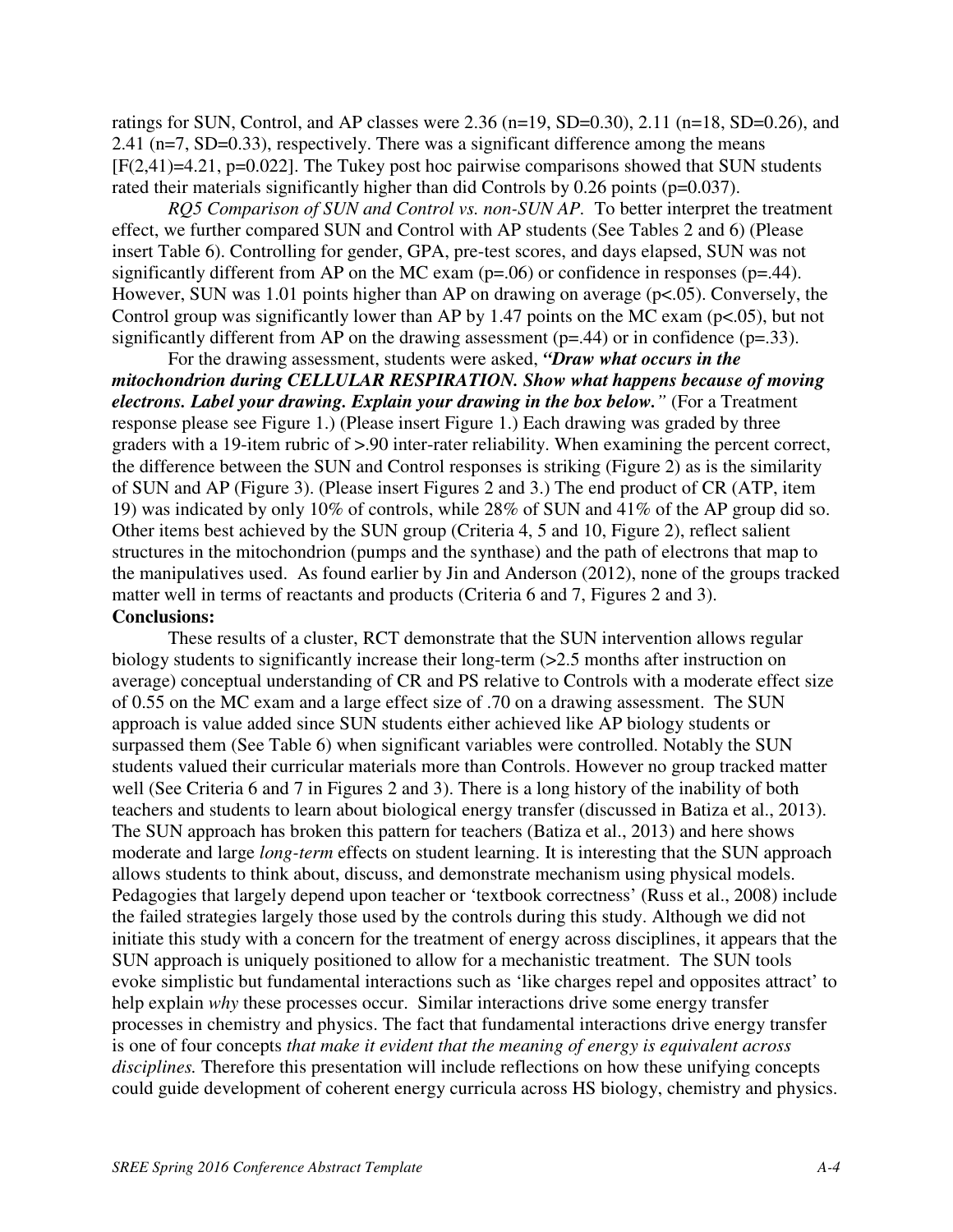## **Appendices**

## **Appendix A. References**

- Barak, J., Gorodetsky, M., and Chipman, D. (1997) Understanding of energy in biology and vitalistic conceptions. *Int J Sci Educ 19*, 21–30.
- Barak, J., Sheva, B., and Gorodetsky, M. (1999) As "process" as it can get: students' understanding of biological processes. *Int J Sci Educ 21*,1281–1292.
- Batiza, A., Gruhl, M., Zhang, B., Harrington, T., Roberts, M., LaFlamme, D., Haasch, M. A., Knopp, J., Vogt, G., Goodsell, D., Hagedorn, E., Marcey, D., Hoelzer, M. and Nelson, D. (2013) The Effects of the SUN Project on Teacher Knowledge and Self-Efficacy Regarding Biological Energy Transfer Are Significant and Long Lasting: Results of a Randomized Controlled Trial, *CBE—Life Sciences Education* 12:287–305.
- Cooper, M. and Klymkowsky, M. (2013) The trouble with chemical energy: why understanding bond energies requires an interdisciplinary systems approach. *CBE-Life Sciences Education* 12(2)306-12.
- Dauer, J., Miller H.K. and Anderson, C.W. (2014) Conservation of Energy: An analytical tool for student accounts of carbon-transforming processes in *Teaching and Learning of Energy in K-12 Education*, eds.Chen, R. Eisenkraft, A., Fortus, D , Krajcik, J., Neumann, K., Nordine J. and A. Scheff. Springer: New York,47-61
- Department of Energy (2012) *Energy Literacy Framework* http://www1.eere.energy.gov/education/pdfs/energy\_literacy\_1\_1\_high\_res.pdf (accessed August 1, 2014).
- Enders, C. K. (2010). Applied missing data analysis. Guilford Publications
- Jin, H. and Anderson, C. (2012) A learning progression of energy in socio-ecological systems. *Journal of Research in Science Teaching* 49(9)1149-1180. DOE 10.1002/tea.21051.
- National Research Council. (2012). *A Framework for K-12 Science Education: Practices, Crosscutting Concepts, and Core Ideas.* Committee on a Conceptual Framework for New K-12 Science Education Standards. Board on Science Education, Division of Behavioral and Social Sciences and Education. Washington, DC: The National Academies Press. www.nap.edu/openbook.php?record\_id=13165&page=84 (accessed 4 April 2012).
- NGSS Lead States (2013) Next Generation Science Standards: For States, By States. Washington, DC: The National Academies Press.
- Quinn, H. (2014) A Physicist's Musings on Teaching about Energy in *Teaching and Learning of Energy in K-12 Education*, eds.Chen, R. Eisenkraft, A., Fortus, D , Krajcik, J., Neumann, K., Nordine J. and A. Scheff, Springer: New York, 15-36.
- Russ, R., Coffey, J., Hammer, D. and Hutchison, P. (2009) Making classroom assessment more accountable to scientific reasoning: a case for attending to mechanistic thinking. *Science Education* 93(5)875-891.

*.*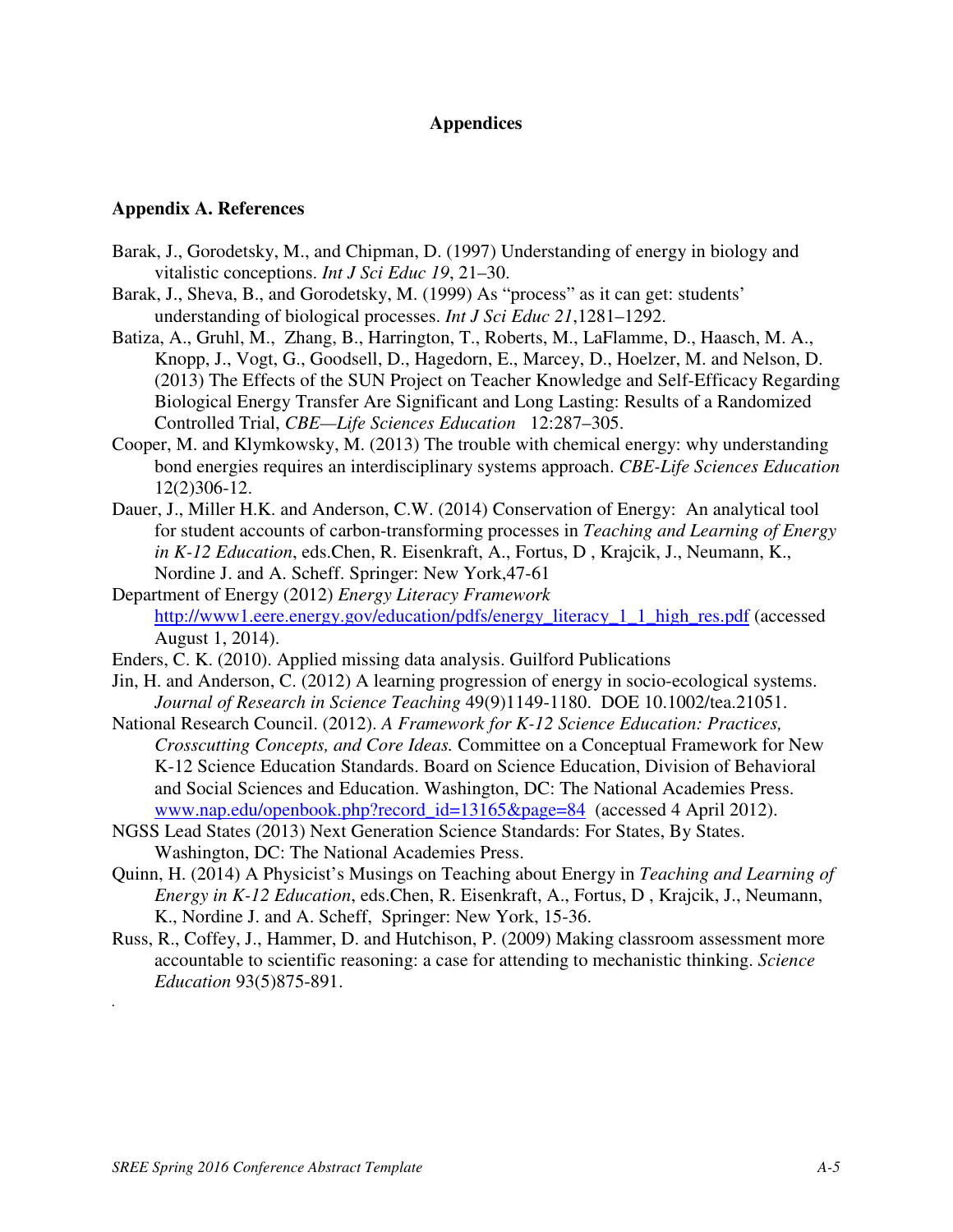# **Appendix B. Tables and Figures**

| Table 1. Percent of items within the 20-item SUN Project Student |                                                                                                                  |     |        |      |       |  |  |  |
|------------------------------------------------------------------|------------------------------------------------------------------------------------------------------------------|-----|--------|------|-------|--|--|--|
|                                                                  | Biological Energy Survey Related to 7 Concept Categories.                                                        |     |        |      |       |  |  |  |
|                                                                  | Bloom's Taxonomy Level is Indicated.                                                                             |     |        |      |       |  |  |  |
|                                                                  | (Consensus of 5 key personnel, all of whom are or have been teachers.<br>Some items span more than one category) |     |        |      |       |  |  |  |
| Percent of<br>Measure                                            | COMPREHENSION<br>APPLICATION<br>KNOWLEDGE<br><b>ANALYSIS/<br/>SYNTHESIS/<br/>EVALUATION</b><br>Concepts          |     |        |      |       |  |  |  |
| 12%                                                              | <b>Fundamental laws of</b><br>matter and energy                                                                  |     | 6.25%  | 2.5% | 3.33% |  |  |  |
| 31%                                                              | <b>Cellular respiration (CR)</b>                                                                                 | 10% | 11.25% |      | 10%   |  |  |  |
| 27%                                                              | <b>Photosynthesis (PS)</b>                                                                                       | 10% | 12.5%  | 2.5% | 1.67% |  |  |  |
| 13%                                                              | <b>Comparison of CR and PS</b><br>13.33%                                                                         |     |        |      |       |  |  |  |
| 5%                                                               | <b>Comparison of CR to</b><br>5%<br>hydrogen fuel cell                                                           |     |        |      |       |  |  |  |
| 7%                                                               | <b>Related aspects of</b><br>biology                                                                             |     |        | 5%   | 1.67% |  |  |  |
| 5%                                                               | <b>How ATP powers life</b>                                                                                       |     |        |      | 5%    |  |  |  |
| 100%                                                             | <b>TOTALS</b>                                                                                                    | 20% | 35%    | 10%  | 35%   |  |  |  |

Table 2. Means and standard deviations of variables in the SUN, Control, and AP in Year 1

|                               | <b>SUN</b>        |                   | Control           |           | AP                |           |
|-------------------------------|-------------------|-------------------|-------------------|-----------|-------------------|-----------|
| Student level variables       | Mean<br>$(N=399)$ | <b>SD</b>         | Mean<br>$(N=371)$ | <b>SD</b> | Mean<br>$(N=115)$ | <b>SD</b> |
| <b>MALE</b>                   | .46               | $\qquad \qquad -$ | .49               | $- -$     | .35               | $-$       |
| <b>GPA</b>                    | 2.92              | .85               | 3.08              | .74       | 3.59              | .48       |
| MC1                           | 4.88              | 1.94              | 4.98              | 1.80      | 5.94              | 2.17      |
| MC2                           | 7.84              | 2.83              | 6.64              | 2.31      | 9.16              | 3.37      |
| DR1                           | .03               | .19               | .03               | .17       | .49               | 1.02      |
| DR <sub>2</sub>               | 2.19              | 3.04              | .21               | .63       | 2.03              | 3.18      |
| CNF1                          | 2.11              | .76               | 2.06              | .66       | 2.44              | .70       |
| CNF <sub>2</sub>              | 2.96              | .72               | 2.59              | .71       | 2.96              | .89       |
|                               |                   |                   |                   |           |                   |           |
| Teacher/class level variables | Mean<br>$(N=19)$  | <b>SD</b>         | Mean<br>$(N=18)$  | <b>SD</b> | Mean<br>$(N=8)$   | <b>SD</b> |
| DAYS Elapsed                  | 84.13             | 50.05             | 85.94             | 62.34     | 107.88            | 74.00     |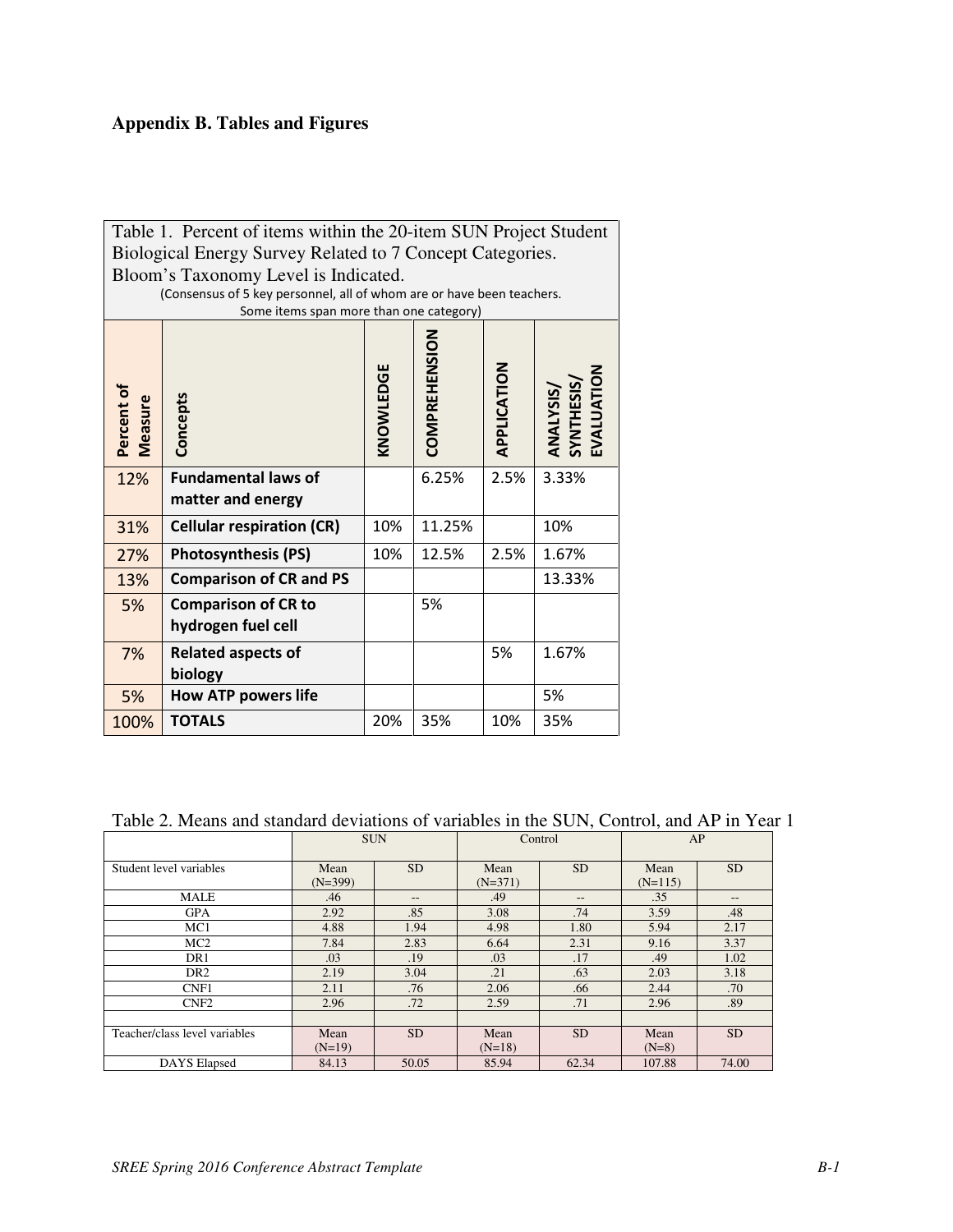|                  | CNF1                 | $\circ$<br>CNF <sub>2</sub> | MC1                  | MC <sub>2</sub> | GPA      | <b>MALE</b>  | SUN                   | Control      | Days<br>elapsed      | DR1          | DR <sub>2</sub> |
|------------------|----------------------|-----------------------------|----------------------|-----------------|----------|--------------|-----------------------|--------------|----------------------|--------------|-----------------|
| CNF1             | $\mathbf{1}$         |                             |                      |                 |          |              |                       |              |                      |              |                 |
| CNF <sub>2</sub> | .438"                | 1                           |                      |                 |          |              |                       |              |                      |              |                 |
| MC1              | $.137$ <sup>**</sup> | .136"                       | 1                    |                 |          |              |                       |              |                      |              |                 |
| MC <sub>2</sub>  | $.151$ **            | $.355$ <sup>**</sup>        | $.295$ "             | 1               |          |              |                       |              |                      |              |                 |
| GPA              | $-139"$              | .045                        | $.194$ **            | .244"           | 1        |              |                       |              |                      |              |                 |
| MALE             | $.195$ **            | .163"                       | .045                 | $.081*$         | $-.189"$ | $\mathbf{1}$ |                       |              |                      |              |                 |
| SUN              | $-0.027$             | .186"                       | $-.083"$             | .109"           | $-163"$  | $-.001$      | $\mathbf{1}$          |              |                      |              |                 |
| Control          | $-.080"$             | $-.241"$                    | $-0.032$             | $-0.263$        | .015     | .060         | $-.770$ <sup>**</sup> | $\mathbf{1}$ |                      |              |                 |
| Days_elapsed     | .073"                | $-.092"$                    | .034                 | $-.010"$        | .062     | $.072*$      | $-0.058$              | $-.007$      | $\mathbf{1}$         |              |                 |
| DR1              | $.204$ **            | $.233$ <sup>**</sup>        | $.207$ **            | .316"           | .144"    | .058         | $-123"$               | $-115$       | $.133$ <sup>**</sup> | $\mathbf{1}$ |                 |
| DR <sub>2</sub>  | .038                 | .369"                       | $.121$ <sup>**</sup> | $.450$ **       | $.237$ " | $-0.018$     | .305"                 | $-0.378$     | $-.140"$             | $.287$ "     |                 |

Table 3. Correlations among variables in Year 1

Notes. MC1=pretest multiple choice, MC2=posttest multiple choice, CNF1=pretest confidence, CNF2=posttest confidence, SUN=SUN treatment, DAYS=days elapsed between instruction and test, DR1=pretest drawing, DR2=posttest drawing; \* correlation is significant at the 0.05 level; \*\* correlation is significant at the 0.01 level.

## Table 4. HLM Models

| Model 1 | Level 1: $Y_{ii} = \beta_{0i} + \beta_1$ Pr $e_{ii} + \beta_2 GPA_{ii} + \beta_3 Gender_{ii} + e_{ii}$          |
|---------|-----------------------------------------------------------------------------------------------------------------|
|         | Level 2: $\beta_{0i} = \gamma_{00} + \gamma_{01} SUN_i + \gamma_{02} Days \_ elapsed_i + U_{0i}$                |
|         | (Note. For drawing, the slope of GPA was random rather than fixed)                                              |
| Model 2 | Level 1: $Y_{ii} = \beta_{0i} + \beta_{1i}$ Pr $e_{ii} + \beta_{2i} GPA_{ii} + \beta_{3i} Gender_{ii} + e_{ii}$ |
|         | Level 2: $\beta_{0i} = \gamma_{00} + \gamma_{01} SUN_i + \gamma_{02} Days_i = elapsed_i + U_{0i}$               |
|         | $\beta_{1i} = \gamma_{10}$                                                                                      |
|         | $\beta_{2i} = \gamma_{20} + \gamma_{21} SUN_i + U_{2i}$                                                         |
|         | $\beta_{3i} = \gamma_{30} + \gamma_{31} SUN_i + U_{3i}$                                                         |

Table 5. Parameter estimates for treatment effects (Model 1) and moderation effects (Model 2) of SUN vs. Control in Year 1

| Note. N=770. Standard errors were reported in the parentheses. ** indicates significance at 0.01 |  |
|--------------------------------------------------------------------------------------------------|--|
| level and * indicates significance at .05 level.                                                 |  |

|                      |                    | DV: Multiple Choice | DV: Drawing     |                    | DV: Confidence     |                    |
|----------------------|--------------------|---------------------|-----------------|--------------------|--------------------|--------------------|
| <b>Parameters</b>    | Model 1            | Model 2             | Model 1         | Model 2            | Model 1            | Model 2            |
| <b>Fixed Effects</b> |                    |                     |                 |                    |                    |                    |
| Intercept            | $6.85(0.29)$ **    | $6.88(0.30)$ **     | $0.93(0.29)$ ** | $1.06(0.32)$ **    | $2.81(0.10)$ **    | $2.78(0.10)$ **    |
| Pre-test             | $0.26(0.05)$ **    | $0.26(0.05)$ **     | 0.73(0.51)      | 0.78(0.50)         | $0.43(0.03)$ **    | $0.43(0.04)$ **    |
| <b>GPA</b>           | $0.72(0.14)$ **    | $0.38(0.18)$ *      | $0.75(0.16)$ ** | $0.29(0.10)$ **    | $0.13(0.03)$ **    | 0.07(0.05)         |
| Male                 | $0.64(0.19)$ **    | $0.52(0.23)*$       | 0.15(0.14)      | 0.04(0.11)         | $0.11(0.05)*$      | $0.13(0.06)*$      |
| Days Elapsed         | $-0.007(0.003)$ ** | $-0.006(0.003)*$    | $-0.006(0.003)$ | $-0.010(0.003)$ ** | $-0.003(0.001)$ ** | $-0.003(0.001)$ ** |
| <b>SUN</b>           | $1.31(0.23)$ **    | $1.21(0.30)$ **     | $1.19(0.44)$ ** | $1.81(0.37)$ **    | $0.37(0.08)$ **    | $0.38(0.10)$ **    |
| GPA*SUN              | $- -$              | $0.61(0.26)$ *      | $- -$           | $0.86(0.26)$ **    | $- -$              | 0.09(0.07)         |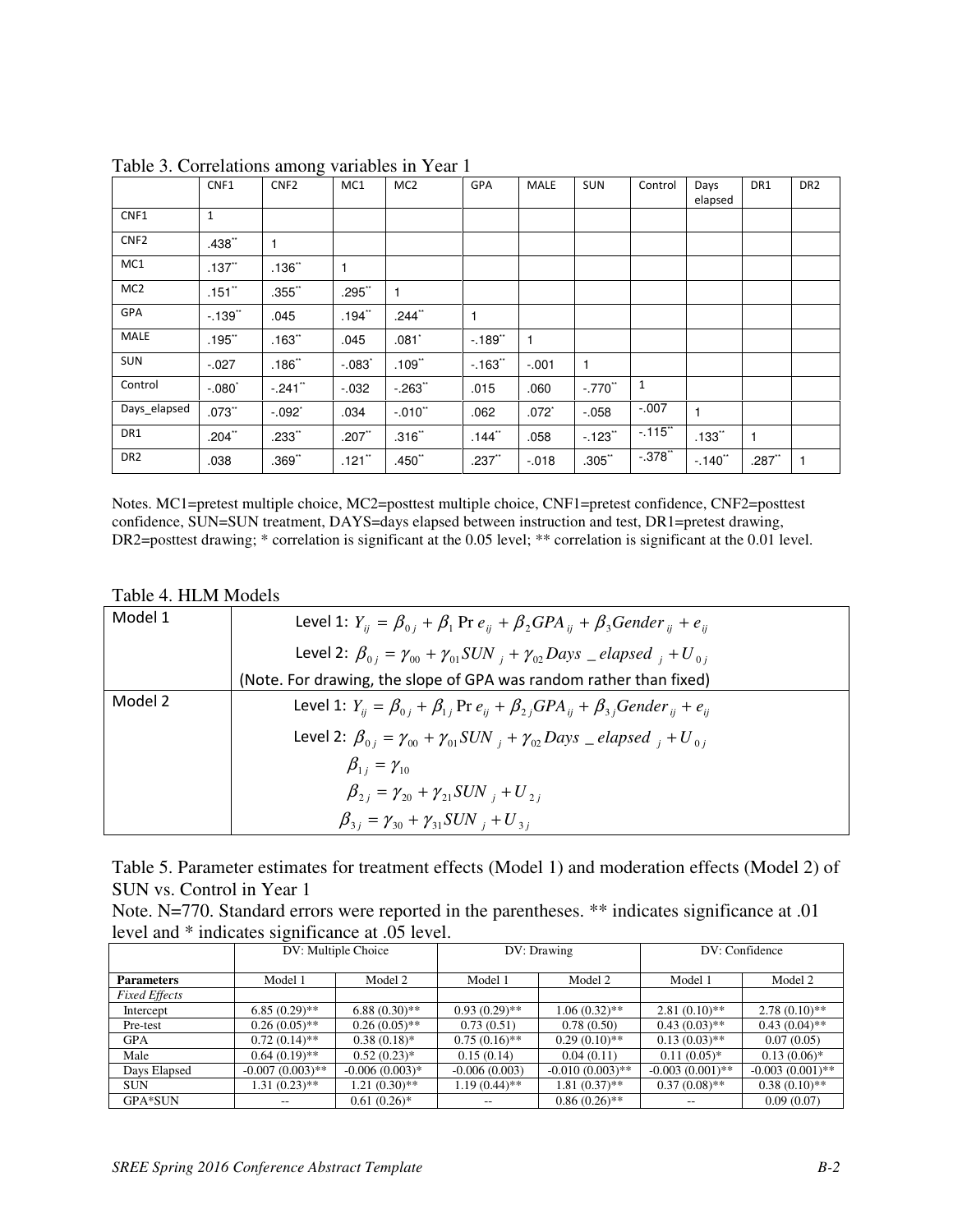| Male*SUN                  | $\sim$ $\sim$   | 0.19(0.37)      | $\overline{\phantom{m}}$ | 0.15(0.26)      | --              | $-0.04(0.10)$   |
|---------------------------|-----------------|-----------------|--------------------------|-----------------|-----------------|-----------------|
| Random Effects            |                 |                 |                          |                 |                 |                 |
| Intercept                 | 0.20(0.12)      | 0.22(0.12)      | $1.14(0.36)$ **          | $0.91(0.28)$ ** | $0.03(0.01)^*$  | $0.03(0.01)*$   |
| <b>GPA</b>                | $\sim$ $\sim$   | 0.07(0.12)      | 0.55(0.44)               | 0.43(0.25)      | --              | 0.00(0.04)      |
| MALE                      | $\sim$ $\sim$   | 0.03(0.16)      | $-$                      | 0.02(0.24)      | --              | 0.00(0.05)      |
| <b>GPA</b> with Intercept | $\sim$          | $-$             | $0.66(0.33)*$            | $-$             |                 |                 |
| Residual                  | $5.63(0.33)$ ** | $5.51(0.33)$ ** | $2.91(0.57)$ **          | $2.89(0.55)$ ** | $0.35(0.02)$ ** | $0.35(0.02)$ ** |

Table 6. Parameter estimates for the comparison of SUN and Control vs. AP in Year 1 Note. N=885. Standard errors were reported in the parentheses. \*\* indicates significance at .01 level and \* indicates significance at .05 level.

|                       | DV: Multiple Choice | DV: Drawing     | DV: Confidence  |
|-----------------------|---------------------|-----------------|-----------------|
| <b>Fixed Effects</b>  |                     |                 |                 |
| Intercept             | $8.27(0.66)$ **     | $1.30(0.48)$ ** | $2.87(0.02)$ ** |
| Pre-test              | $0.30(0.05)$ **     | $1.05(0.30)$ ** | $0.45(0.03)$ ** |
| <b>GPA</b>            | $0.79(0.15)$ **     | $0.84(0.18)$ ** | $0.14(0.03)$ ** |
| Male                  | $0.76(0.19)$ **     | 0.18(0.14)      | $0.16(0.05)$ ** |
| Days Elapsed          | $-0.004(0.003)$     | $-0.005(0.003)$ | $-0.002(0.001)$ |
| <b>SUN</b>            | $-0.40(0.64)$       | $1.01(0.52)$ *  | 0.18(0.21)      |
| Control               | $-1.47(0.62)$ *     | $-0.33(0.42)$   | $-0.20(020)$    |
| <b>Random Effects</b> |                     |                 |                 |
| Intercept             | $0.56(0.23)*$       | $1.18(0.34)$ ** | $0.07(0.02)$ ** |
| <b>GPA</b>            | 0.38(0.27)          | 0.72(0.57)      | $-$             |
| GPA with Intercept    | $0.38(0.18)$ *      | $0.73(0.30)*$   | $-$             |
| Residual              | $5.53(0.30)$ **     | $3.06(0.51)$ ** | $0.35(0.02)$ ** |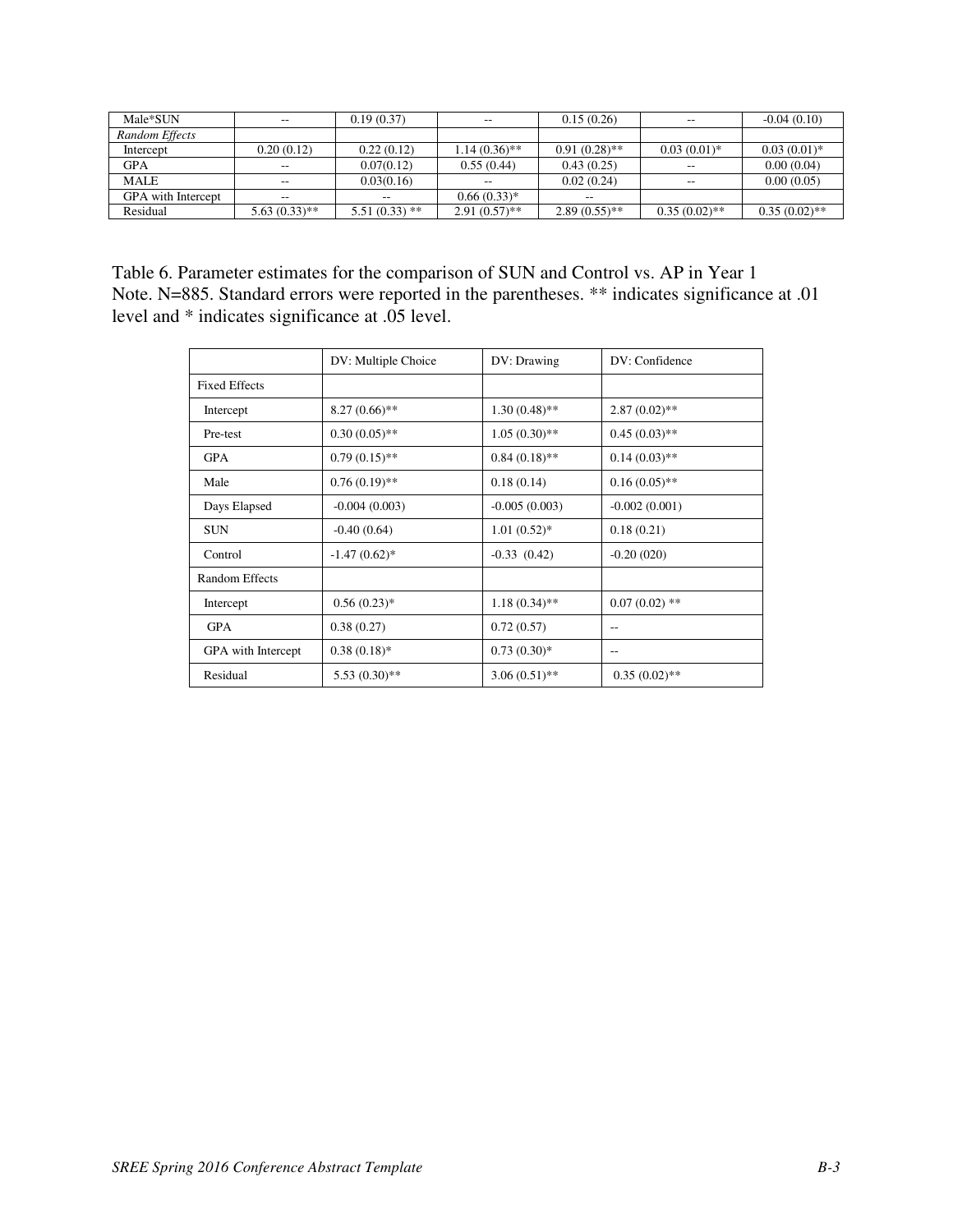∠1. Draw what occurs in the mitochondrion during CELLULAR RESPIRATION. Show what happens because of moving electrons. Label your drawing. Explain your drawing in the box below.



Figure 1. A. Above is the "post" drawing of a regular biology male student in the Treatment Group with a 3.9 previous GPA, 117 days after instruction. This student exhibits mechanistic thinking in terms of the three interacting systems that allow for energy transfer in the mitochondrion: 1) the movement of electrons which causes 2) the pumping of protons, which in turn powers 3) the production of ATP by the ATP synthase. However, the role of reactants (food + oxygen, which are the electron donor and acceptor) and the products made when electrons move (carbon dioxide + water) are not referenced. Notice that he is "extremely" confident regarding this response.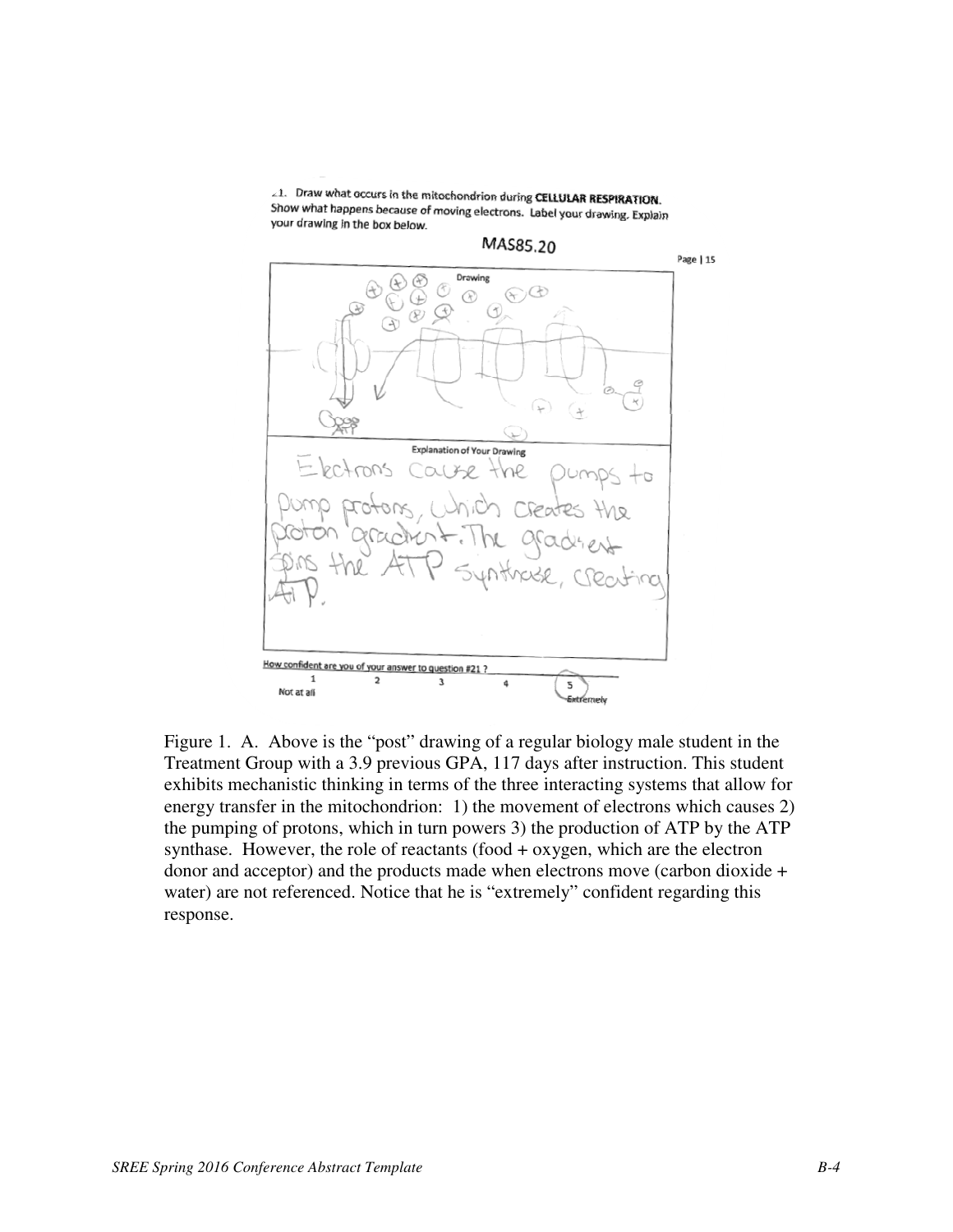

**Figure 2.** Comparison of percentage of SUN (blue) and Control (orange) students achieving the 'drawing with written explanation' criteria on the post assessment >2.5 months after instruction. No adjustments were made for control of variables.  $N = 388$  SUN and 361 Control students. Significant differences (p=.00 or.01) between SUN and Control are shown with asterisks (blue where SUN is greater). This assessment was developed to include concepts from: 1. General lower level criteria regarding structures and their spatial relationships (items  $1 - 5$ ); 2. The process of cellular respiration (items 6-13); 4.The production of ATP (items 14 – 17), and 4.Energy transformations (items 18 and 19).